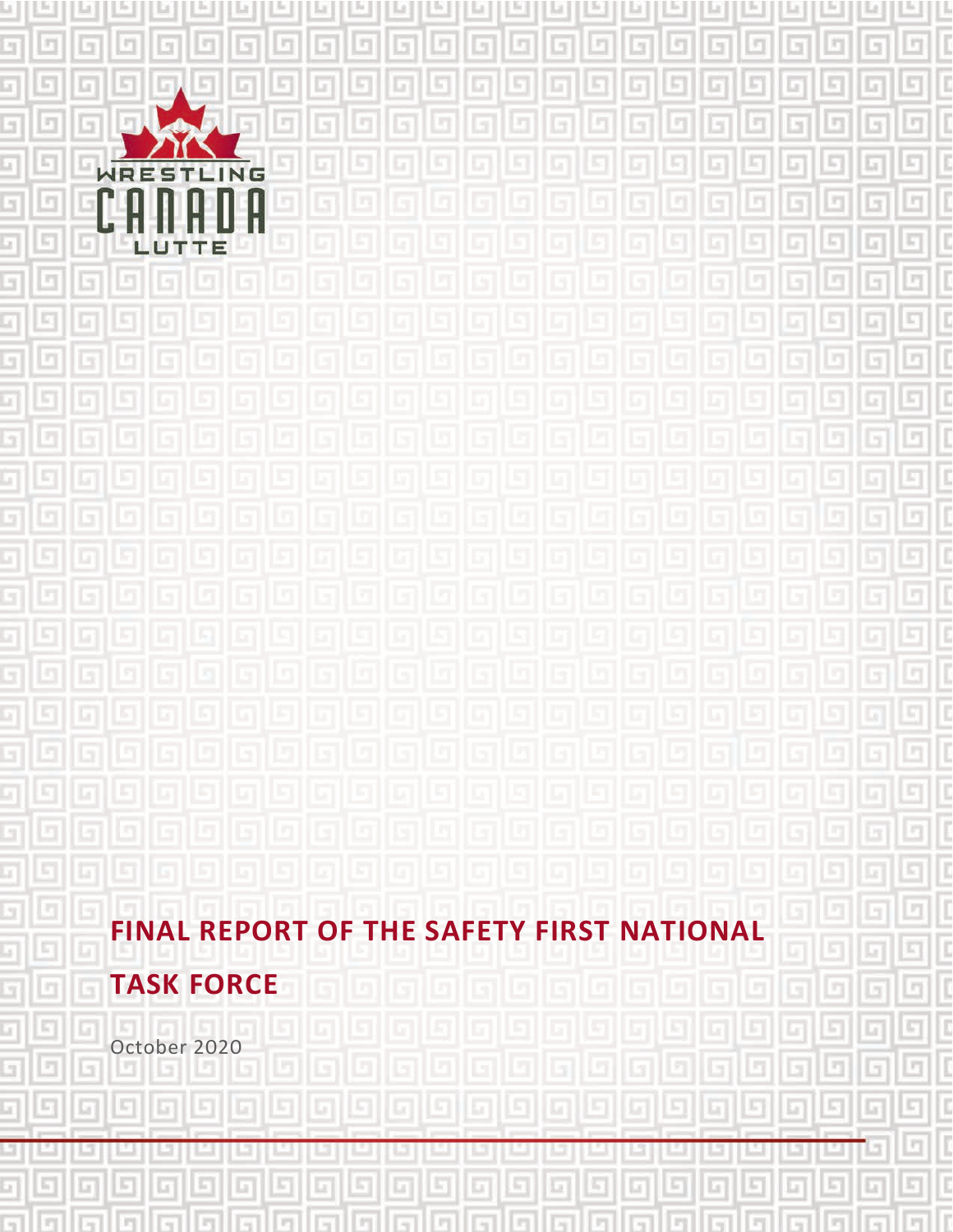# **TABLE OF CONTENTS**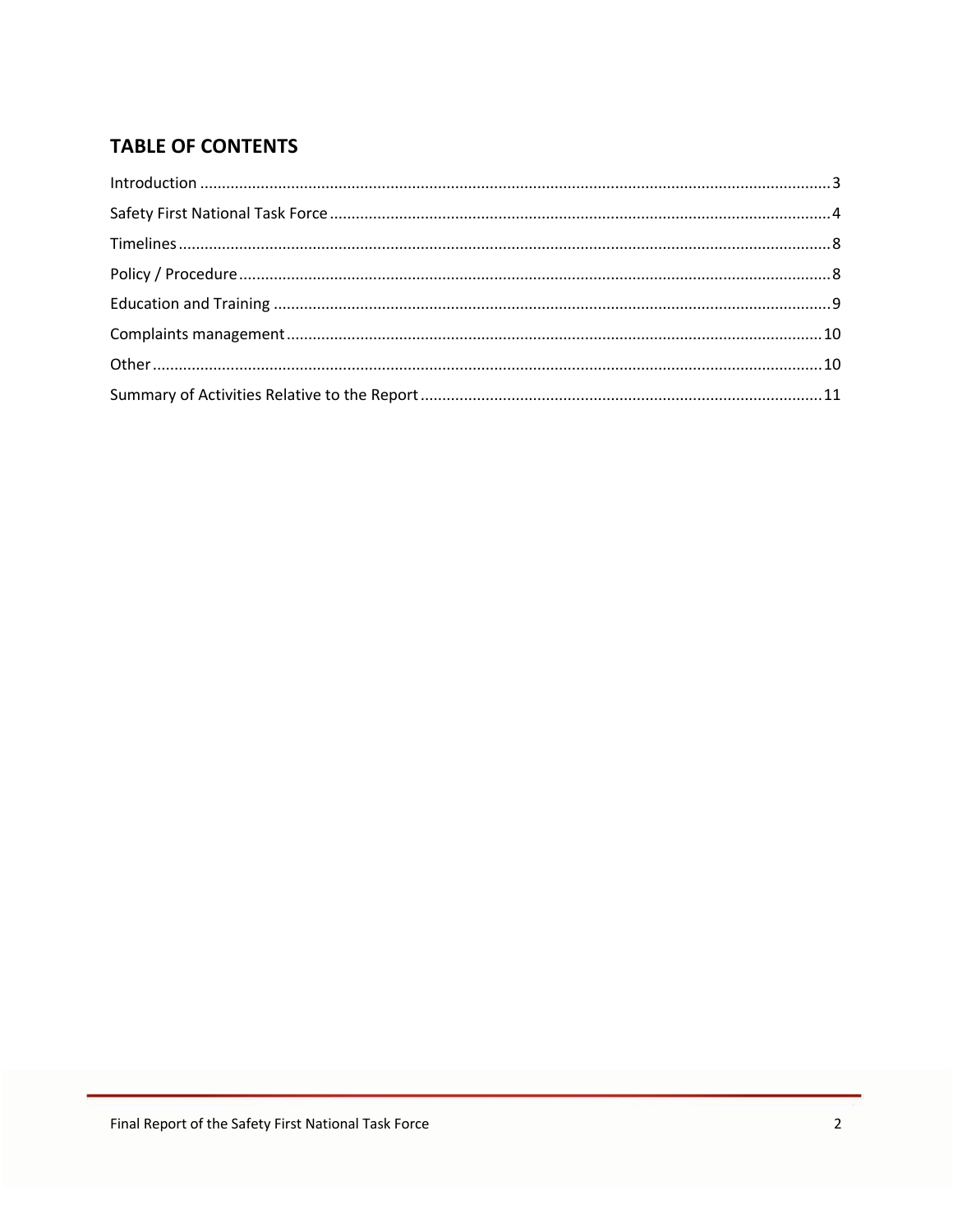### **INTRODUCTION**

This report compiled by the Wrestling Canada Lutte (WCL) Safety First National Task Force (SFNTF) of includes an overview of the work completed in relation to the *Report Concerning Independent Review of Coaching Culture for Wrestling Canada Lutte* prepared by David Bennett (the 'Report'). It also provides an overview of the actions that WCL has taken in response to the report.

A call for nominations to the SFNTF went out in December 2018. Following some delays in filling key positions, the group was formalized in April 2019. Between April 2019 and July 2020, the SFNTF has been working to address the recommendations in the report and are able to report on completed items as per the SFNTF Terms of Reference (Terms of Reference report below).

A brief timeline of activities since the previous update report of July 2019 can be seen below.

The recommendations of the report have been broken down into key areas of:

- Policy/Procedure
- Education and Training
- Complaint management

As this document serves as a final report, it should be read in conjunction with the 6 Month Update and Traffic Light Report submitted in July 2019.

The SFNTF members have been encouraged by the progress made in several areas, particularly in education and training. However, the SFNTF urges the leadership of WCL to maintain their course and implement the policy recommendations and the establishment of a clear  $3<sup>rd</sup>$  Party Complaints process. There is no doubt that solutions are being developed across the wider sporting landscape, but it is vital that the focus of WCL remain on the wrestling specifics and how our sport is impacted.

As chair of the SFNTF I would like to put on record my sincere thanks to all who participated and contributed in this process and worked together to make our culture better. The word "culture" comes from the Latin, "cultus" which means to care. It has been clear from the level of engagement throughout that the community and the SFNTF care deeply for our sport.

The SFNTF members should be commended for their time, commitment and passion. Cultural change takes time and this is only the first step in a long journey for Canadian wrestling. A pathway has been outlined and it remains for all of us in wrestling to follow it.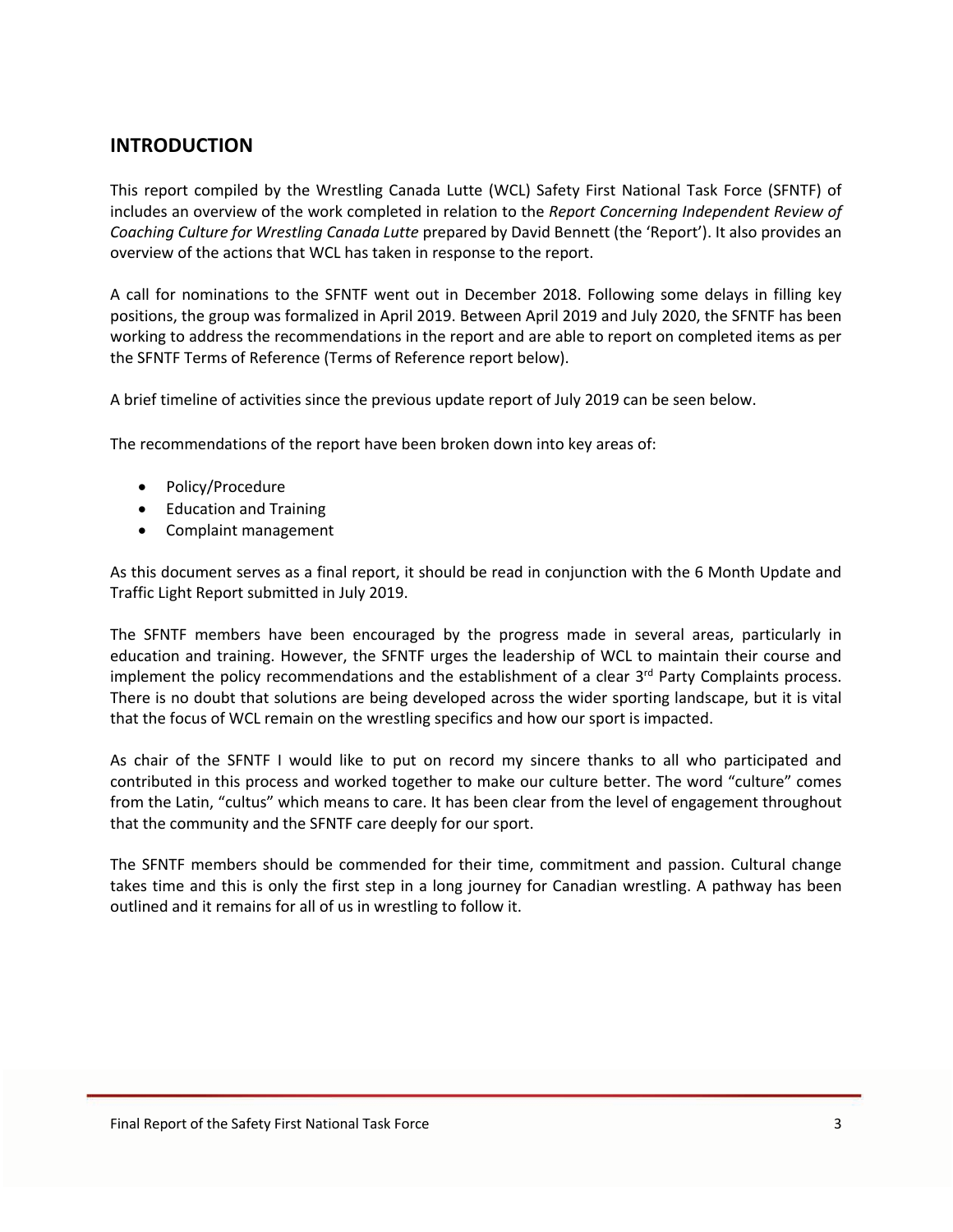### **SAFETY FIRST NATIONAL TASK FORCE**

The Safety First National Task Force (SFNTF) was created to review the recommendations of the Report and strategize their potential implementation. An open call was shared with the wrestling community to identify those who wished to be involved. The call sought to obtain the following representatives across the various WCL stakeholder groups: a male and a female athlete, a male and a female coach, an official, WCL staff and a member of the public. No male athlete volunteered but two female athletes offered to represent the athlete demographic.

This table below provides a self-evaluation of the actions taken by the Safety First National Task Force. The first two columns are from the updated Terms of Reference (TOR) finalized on June 19, 2019 and subsequently posted on the WCL website. Bolding has been added to the original to highlight key actions required. The third column is an assessment of the work actions taken by the task force.

|         | <b>Terms of Reference</b>                                                                                                                                                                                                                                                                                                                                                                                                                                                                                                                                                    | Actions taken by the Task Force                                                                                                                                                                                                                                                                                                                                                                                                                                                                                                                                                                                                                                                                                                             |
|---------|------------------------------------------------------------------------------------------------------------------------------------------------------------------------------------------------------------------------------------------------------------------------------------------------------------------------------------------------------------------------------------------------------------------------------------------------------------------------------------------------------------------------------------------------------------------------------|---------------------------------------------------------------------------------------------------------------------------------------------------------------------------------------------------------------------------------------------------------------------------------------------------------------------------------------------------------------------------------------------------------------------------------------------------------------------------------------------------------------------------------------------------------------------------------------------------------------------------------------------------------------------------------------------------------------------------------------------|
| Mandate | Stemming from the release of the "Report<br>Concerning Independent Review of Coaching<br>Culture for WCL" or "Report", the WCL BOD<br>committed to striking a "Safety First Task Force" to<br>assess and evaluate the recommendations and to<br>develop<br>action plan,<br>prioritizing<br>an<br>and<br>implementing the most critical initiatives in order to<br>advance safe sport at WCL.<br>Primary consideration will be given to an<br>implementation plan at the NSO level. Additional<br>consideration may be given to implementation at<br>the PTSO and club level. | The recommendations in the<br>report were reviewed with most<br>being accepted and some not<br>accepted as written.<br>The recommendations were<br>prioritized and it was noted what<br>recommendations could be<br>advanced by the task force and<br>what recommendations would<br>best be worked on by others.<br>A plan for task force actions was<br>$\overline{\phantom{m}}$<br>created. Task force members had<br>input to the action plan by others<br>and were kept up to date on<br>progress.<br>Primary consideration was given<br>to implementation at the NSO<br>level.<br>In addition, task force members<br>regularly considered<br>implementation at the PTSO and<br>club level along with<br>implementation with officials. |
|         |                                                                                                                                                                                                                                                                                                                                                                                                                                                                                                                                                                              |                                                                                                                                                                                                                                                                                                                                                                                                                                                                                                                                                                                                                                                                                                                                             |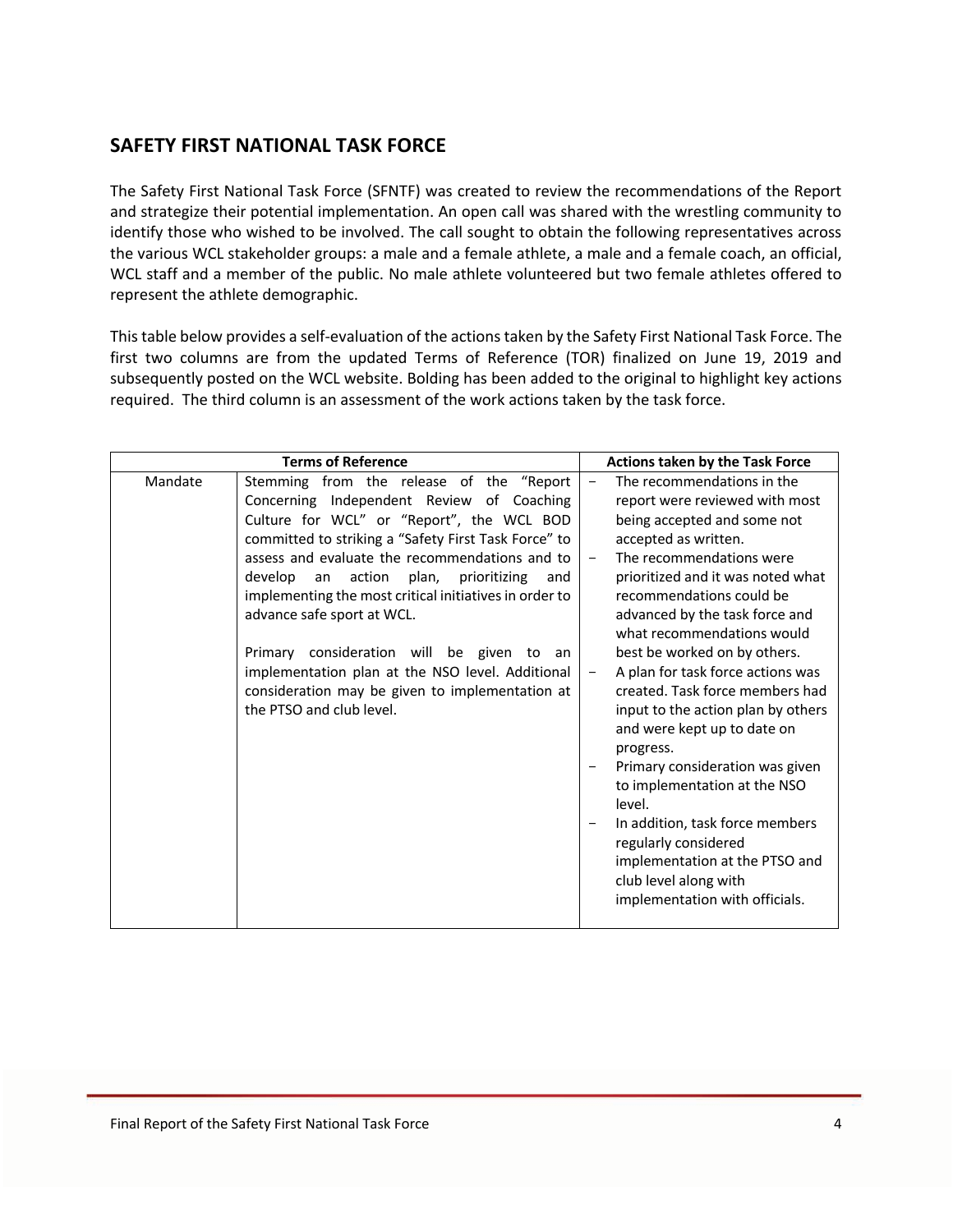| Key Duties /<br>Responsibilities | The task force will be focused primarily on the<br>recommendations arising from the "Report". In<br>developing an action plan, the task force's<br>objectives are to:<br>Examine, establish and provide feedback on<br>$\qquad \qquad -$<br>priorities among the recommendations<br>Recommend implementation of<br>$\overline{\phantom{a}}$<br>recommendations to appropriate parties (eg.<br>legal counsel, system experts, athletes, etc.)<br>Liaise directly with the Athlete Council and<br>$\qquad \qquad -$<br>broader athlete community<br>Be Champions of Safe Sport<br>$\overline{\phantom{a}}$<br>The BOD may extend the mandate and duties<br>$\qquad \qquad -$<br>of the task force<br>Duties of the Chair:<br>Has ultimate accountability<br>$\overline{\phantom{a}}$<br>Responsible for management of task force,<br>$\qquad \qquad -$<br>including scheduling meetings, preparing the<br>agenda (in consultation with the Executive<br>Director) and presiding over meetings<br>Ensures that the views of all participating<br>$\qquad \qquad -$<br>members are considered<br>Supports an open, transparent and inclusive<br>$\qquad \qquad -$<br>communication through the project<br>Renders decisions taken (consensus basis)<br>Conveys task force recommendations and<br>advice to the BOD through written reports<br>Provides reports and updates at each task force<br>meeting and will bring forward any issues<br>requiring resolution or decision. | The task force:<br>Helped prioritize the<br>$\qquad \qquad -$<br>recommendations.<br>Inputted to how<br>-<br>recommendations could be<br>implemented by other parties<br>and worked with some of these<br>parties on the details (e.g. the<br>Sport Law & Strategy Group, Dr.<br>Amanda Stanec and Siobhan<br>Richardson).<br>Task force members liaised with<br>the Athlete Council.<br>In addition, task force members<br>$\qquad \qquad -$<br>liaised with the Coaches Council<br>and the Canadian Association of<br>Wrestling Officials.<br>Task force members are<br>$\overline{\phantom{a}}$<br>champions of Safe Sport.<br>The Chair:<br>Ensured that views of all were<br>$\qquad \qquad -$<br>considered and that there was<br>open and inclusive<br>communication.<br>A consensus-based decision<br>process was in place.<br>Task force recommendations and<br>advice were conveyed to the BOD<br>through written reports.<br>In addition, written updates to<br>the broader wrestling community<br>were shared.<br>Provided updates at each task<br>force meeting and brought<br>forward issues requiring<br>resolution or decision. |
|----------------------------------|-----------------------------------------------------------------------------------------------------------------------------------------------------------------------------------------------------------------------------------------------------------------------------------------------------------------------------------------------------------------------------------------------------------------------------------------------------------------------------------------------------------------------------------------------------------------------------------------------------------------------------------------------------------------------------------------------------------------------------------------------------------------------------------------------------------------------------------------------------------------------------------------------------------------------------------------------------------------------------------------------------------------------------------------------------------------------------------------------------------------------------------------------------------------------------------------------------------------------------------------------------------------------------------------------------------------------------------------------------------------------------------------------------------------------------------------------------------------------------|-------------------------------------------------------------------------------------------------------------------------------------------------------------------------------------------------------------------------------------------------------------------------------------------------------------------------------------------------------------------------------------------------------------------------------------------------------------------------------------------------------------------------------------------------------------------------------------------------------------------------------------------------------------------------------------------------------------------------------------------------------------------------------------------------------------------------------------------------------------------------------------------------------------------------------------------------------------------------------------------------------------------------------------------------------------------------------------------------------------------------------------------------|
| Authority                        | The SFNTF is a collaborative group, which will<br>produce final recommendations to the BOD.<br>May from time to time invite to its meetings such<br>other individuals as it deems can contribute to the<br>work of the council (eg. consultants).                                                                                                                                                                                                                                                                                                                                                                                                                                                                                                                                                                                                                                                                                                                                                                                                                                                                                                                                                                                                                                                                                                                                                                                                                           |                                                                                                                                                                                                                                                                                                                                                                                                                                                                                                                                                                                                                                                                                                                                                                                                                                                                                                                                                                                                                                                                                                                                                 |
|                                  | Can schedule meetings and other activities to<br>facilitate consensus on recommendations.                                                                                                                                                                                                                                                                                                                                                                                                                                                                                                                                                                                                                                                                                                                                                                                                                                                                                                                                                                                                                                                                                                                                                                                                                                                                                                                                                                                   |                                                                                                                                                                                                                                                                                                                                                                                                                                                                                                                                                                                                                                                                                                                                                                                                                                                                                                                                                                                                                                                                                                                                                 |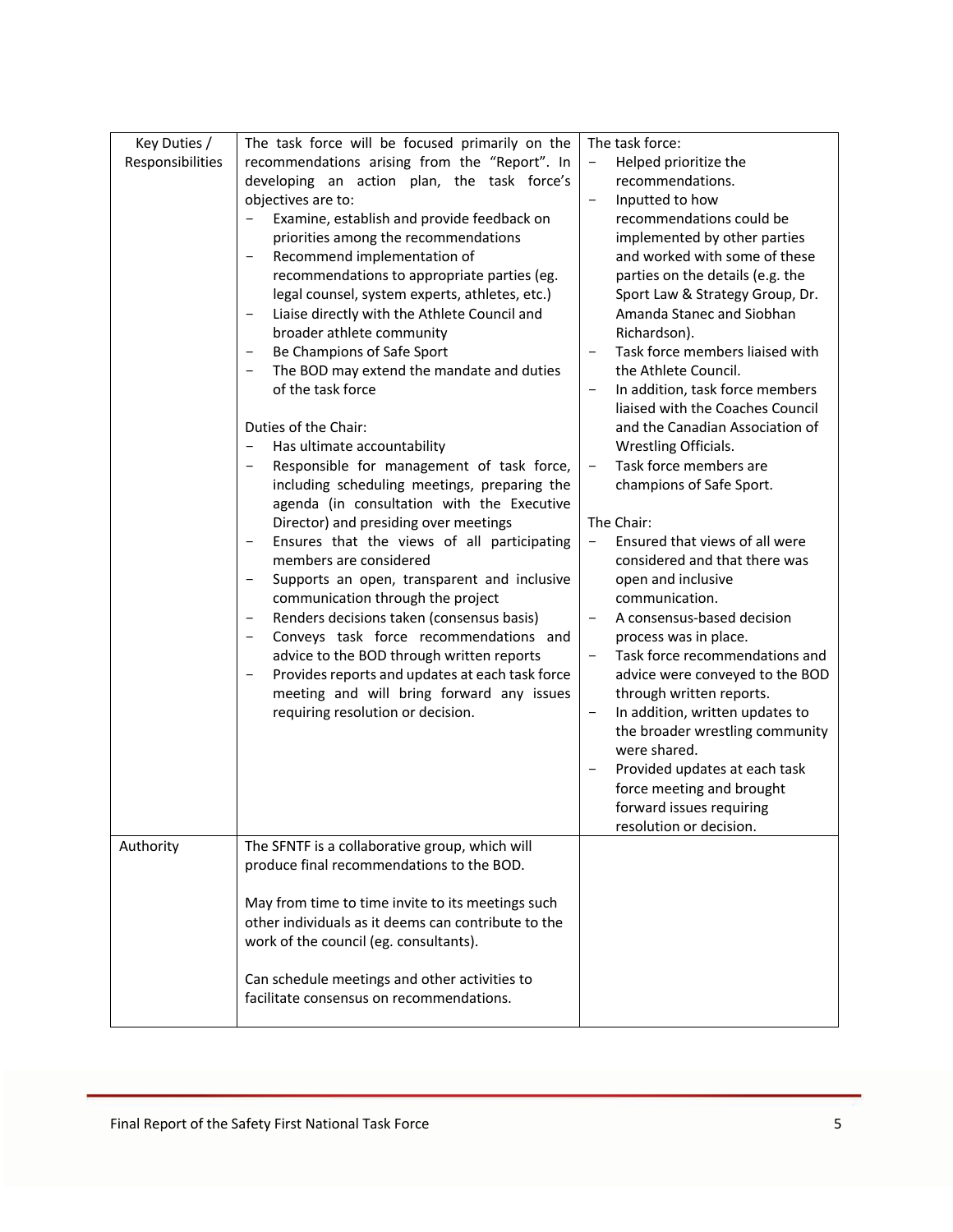|                 |                                                                           | The members of the SFNTF are:          |
|-----------------|---------------------------------------------------------------------------|----------------------------------------|
| Composition &   | The SFTF shall be comprised of no less than five                          |                                        |
| Decision-Making | and up to seven members:                                                  |                                        |
|                 |                                                                           | Chair - Lúcás Ó'Ceallacháin (Chair)    |
|                 | CHAIR:                                                                    | Member - Danielle Lappage (Athlete)    |
|                 | The role of Chair will be determined by the WCL                           |                                        |
|                 | Management Team, following an open call for                               | Member - Jessica Brouillette (Athlete) |
|                 | interest of qualified individuals.                                        | Member - Laura Steffler (Coach)        |
|                 |                                                                           | Member - Dave Collie (Coach)           |
|                 | MEMBERS*:                                                                 | Member - Marcia Chiasson (Official)    |
|                 | 2 Athlete representatives (appointed by the                               |                                        |
|                 | Athlete Council); 1 male and 1 female. If there                           | Member - Laura Jones-Summers (PSO      |
|                 | are no applications by athletes of either                                 | executive)                             |
|                 | gender then an additional athlete can be                                  | Member - Bill Bain (external)          |
|                 |                                                                           |                                        |
|                 | added regardless of gender.                                               |                                        |
|                 | 2 Coach representatives (open call); 1 male<br>$\qquad \qquad -$          |                                        |
|                 | and 1 female. If there are no applications by                             |                                        |
|                 | coaches of either gender then an additional                               |                                        |
|                 | athlete can be added regardless of gender.                                |                                        |
|                 | 1 official representative (appointed by CAWO)<br>$\overline{\phantom{a}}$ |                                        |
|                 | Up to 2 representatives (appointed by the                                 |                                        |
|                 | BOD), one of which is the Chair (appointed by                             |                                        |
|                 | the MT); 1 male and 1 female. If there are no                             |                                        |
|                 | applications by coaches of either gender then                             |                                        |
|                 | an additional athlete can be added regardless                             |                                        |
|                 | of gender.                                                                |                                        |
|                 | 1 Wrestling Canada Lutte (WCL) staff member                               |                                        |
|                 | (appointed by WLC Management Team)                                        |                                        |
|                 |                                                                           |                                        |
|                 | *Gender balance will be a key consideration.                              |                                        |
|                 | The following criteria were used to identify                              |                                        |
|                 | individuals as potential task force members:                              |                                        |
|                 | Expert knowledge (facilitation, change                                    |                                        |
|                 | management, policy & program development,                                 |                                        |
|                 | relationship management, problem solving,                                 |                                        |
|                 | strategic planning, etc.)                                                 |                                        |
|                 | Knowledge of the organization's key                                       |                                        |
|                 | stakeholders                                                              |                                        |
|                 | Good communication skills<br>$\overline{\phantom{0}}$                     |                                        |
|                 | Ability to be impartial and maintain<br>$\qquad \qquad -$                 |                                        |
|                 | confidentiality                                                           |                                        |
|                 | Availability and willingness to serve<br>$\qquad \qquad -$                |                                        |
|                 | Ability to work with team members<br>$\qquad \qquad -$                    |                                        |
|                 | Gender diversity<br>-                                                     |                                        |
|                 |                                                                           |                                        |
|                 | VOTING:                                                                   |                                        |
|                 | Decision-making is by majority vote. Quorum<br>$\qquad \qquad -$          |                                        |
|                 | shall be the majority of members.                                         |                                        |
|                 |                                                                           |                                        |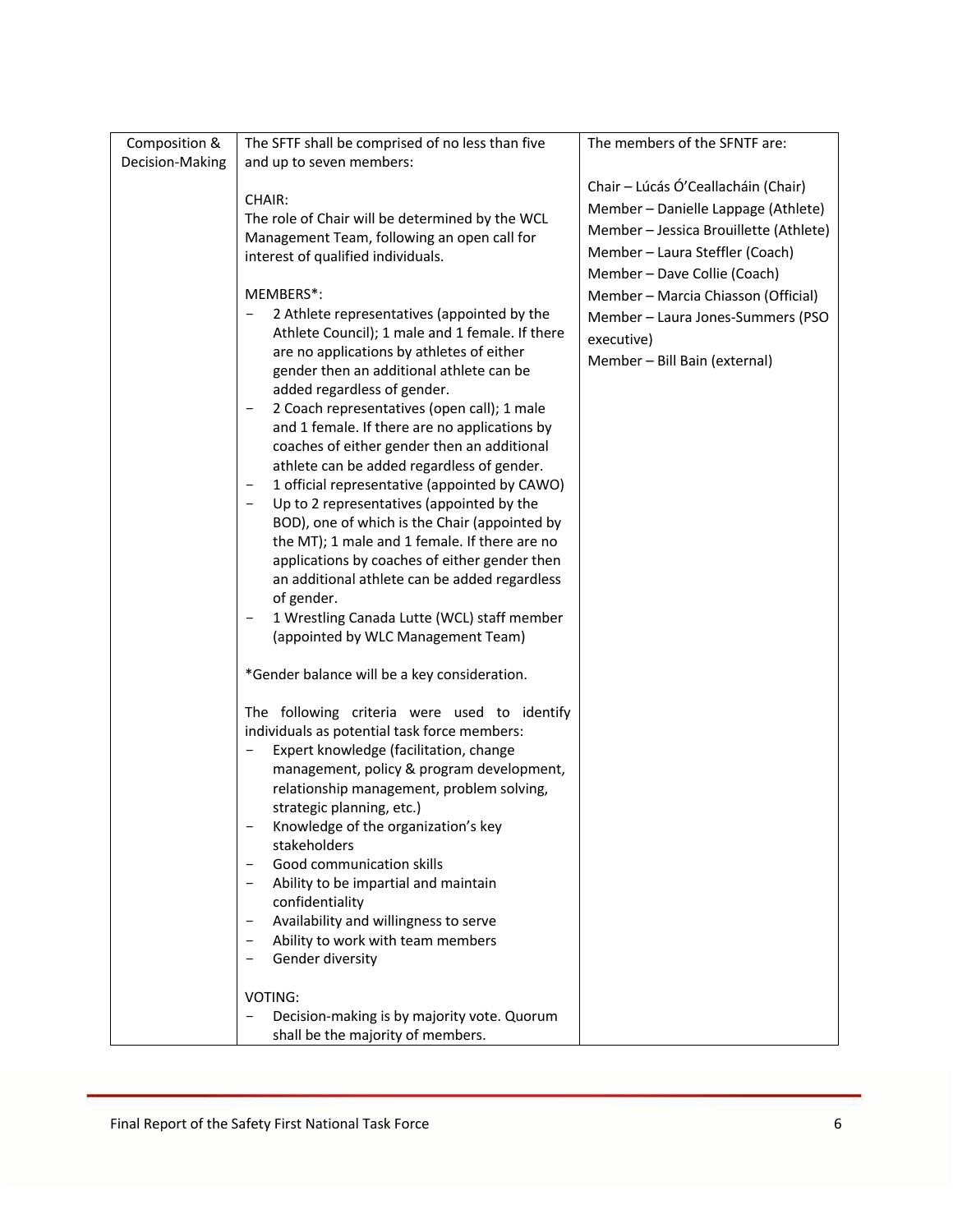|                 | Each member will have one (1) vote. There are<br>no proxy votes.                                                                                                                                                                                                                                                                                                                                                                                       |                                                                                                                                                                                                                                                                                                 |
|-----------------|--------------------------------------------------------------------------------------------------------------------------------------------------------------------------------------------------------------------------------------------------------------------------------------------------------------------------------------------------------------------------------------------------------------------------------------------------------|-------------------------------------------------------------------------------------------------------------------------------------------------------------------------------------------------------------------------------------------------------------------------------------------------|
| <b>Meetings</b> | The task force will meet, at a minimum, on a<br>monthly basis, starting in April 2019 or until such<br>time as the task force has tabled its final report. A<br>draft report is to be presented to the BOD by end of<br>June 2019.<br>The demands of the project may require more<br>frequent meetings as decided by the task force and<br>approved by the chair.<br>Meetings will be held by teleconference and<br>videoconference wherever feasible. | Meetings were held in line with<br>members availability and the timeline<br>of the action plan. Given the<br>complexity of the work, the nature of<br>change and<br>culture<br>competing<br>demands on task force members, the<br>work took significantly longer than<br>originally envisioned. |
| Reporting       | Reporting through the Chair as follows:<br>Meeting minutes and notes will be maintained<br>$\overline{\phantom{m}}$<br>Updates provided for BOD meetings<br>$\overline{\phantom{m}}$<br>The Task Force will report to the Members at<br>the Annual Meeting of Members in the form of<br>a written report                                                                                                                                               | Meeting minutes, notes and other<br>information are maintained on a<br>Google Drive with shared access for<br>members.                                                                                                                                                                          |
| Approval        | Terms of Reference were approved by the<br>Management Team on December 18, 2018. They<br>were updated in June 2019 by the Safety First<br>National Task Force Members following their<br>inaugral meeting in April 2019.                                                                                                                                                                                                                               |                                                                                                                                                                                                                                                                                                 |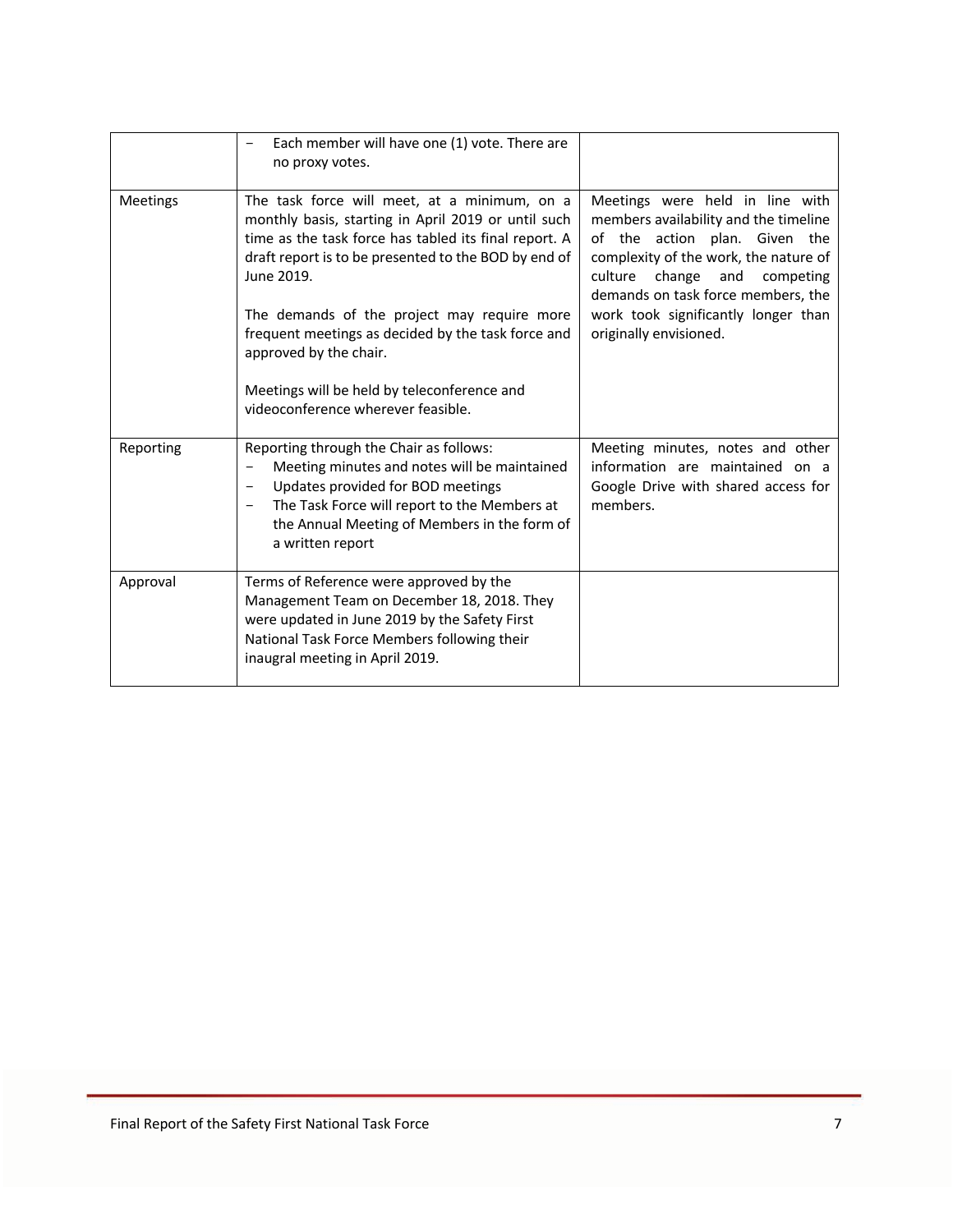### **TIMELINES**

| December 2019                                                              | April 2020                                                                                                                                                                | <b>June 2020</b>                                                                  | <b>July 2020</b>                       | August 2020                                                                                                                                                                                                                                             | 2021                                       |
|----------------------------------------------------------------------------|---------------------------------------------------------------------------------------------------------------------------------------------------------------------------|-----------------------------------------------------------------------------------|----------------------------------------|---------------------------------------------------------------------------------------------------------------------------------------------------------------------------------------------------------------------------------------------------------|--------------------------------------------|
| First meeting of<br>the working group<br>for Women of<br>Wrestling project | Additional<br>funding from IOC<br>and Sport Canada<br>secured to provide<br>resources for<br>training and<br>education in the<br>areas of Safe Sport<br>and Gender Equity | Policy<br>Recommendations<br>submitted for final<br>review to the<br>board of WCL | Completion of the<br>work of the SFNTF | Membership<br>Database provider<br>approved<br>Women of<br>Wrestling initative<br>to begin<br><b>Nutrition</b><br>resources on<br>healthy eating and<br>disordered eating<br>Gender equity<br>organisational<br>audit with<br>Canadian Women<br>& Sport | Coaching<br>Conference<br>planned for 2021 |

## **POLICY / PROCEDURE**

This area has proven to be one of the most challenging. The SafeSport landscape is unfolding rapidly as Canadian sport seeks a unified approach to a common problem. This included the development of a Universal Code of Conduct and several statements concurrent with the SFNTF conducting its work.

The mandate of the SFNTF has always been to provide recommendations on policy as a result of the Bennett Report. A desktop review was conducted of existing policies along with a review of external resources such as the USA Wrestling SafeSport handbook. Feedback was gathered from USA Wrestling representatives including Tony Black and Director of Safe Sport Dan Prochnow.

We formed a small working group (Bill Bain, Jess Brouillette, Laura Steffler) internally that collaborated with Steven Indig from Sport Law Strategy Group. The Sport Law Strategy Group presented a draft set of policies and the sub-group worked to ensure these are applicable to the wrestling context including the realities of the sport and the approaches already being taken. The group also updated the policies to address recent changes such as the legalization of marijuana. An entire suite of policies was developed for WCL Board to consider in October 2019 and a final version was submitted to the board in June 2020.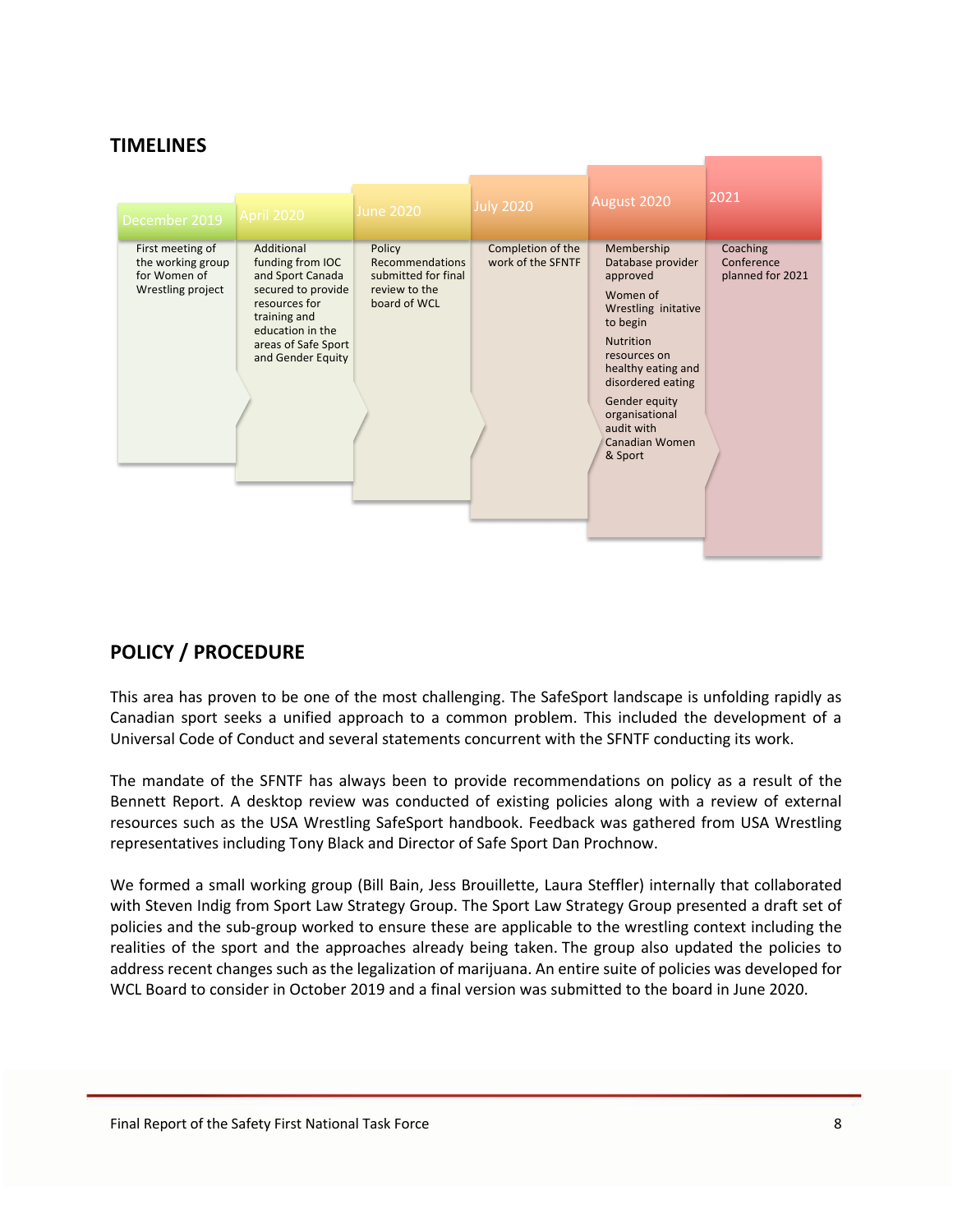Extensive consultation took place between the SFNTF and athletes, coaches, officials and staff. It was important to the group to fairly represent the views of our sport. While we appreciate the significant challenge WCL faces to implement the policies for all members in all jurisdictions, this is the commitment that was given at the Annual Meeting in 2019. The policy audit and implementation of changes affect most of the recommendations of the report and remain the priority. It is also important to note that task force members received a range of opinions from the stakeholder groups and there is no consensus on issues such as relations within the wrestling community and the consumption of alcohol. That said, the task force heard all the opinions and took these competing views into account when ultimately recommending a path forward.

While the SFNTF understand that the approval/implementation process for policy still has formal steps for ratification, our role is complete in providing the recommendations. To ensure the common perspective of the work of the SFNTF is presented we would recommend that task force members be invited to any further meetings or discussions on the policy suite.

### **EDUCATION AND TRAINING**

WCL held important workshops with athletes (December 2018) and coaches (July 2019) facilitated by Dr. Amanda Stanec to try and get to the core of the issues. Additional workshops were held with Dina Bell Laroche and Siobhan Richardson on Respectful Interactions. We are grateful to the Respect Group and Wayne McNeil in particular for their support of this unique initiative.

A range of online training modules have been added as requirements for participants in WCL activities:

- Respect in Sport
- Making Headway Concussion (CAC)
- Making Ethical Decisions (CAC)
- SafeSport (CAC)

In April 2020, WCL included the Safe Sport module of the CAC/NCCP as part of the athlete agreement to ensure a common language for wrestling in approaching Safe Sport. It was encouraging to see wrestling represented in the resource by Olympic Champion Erica Wiebe and her coach Paul Ragusa.

Additionally, WCL is part of the Responsible Coaching Movement and introduced recommendations for Open and Observable Environments connected to the Rule of Two. In addition, detailed police and background checks are now in place for all WCL activities for all participants.

WCL successfully applied for funding from Sport Canada and the IOC for support in the areas of Women in Sport and Safe Sport. The actions from these funds have been slightly delayed due to the hosting of the Pan Am Olympic Qualification events and the continuing COVID-19 pandemic. An initial meeting of the working group was held in December 2019 and the next session is scheduled for July 2020.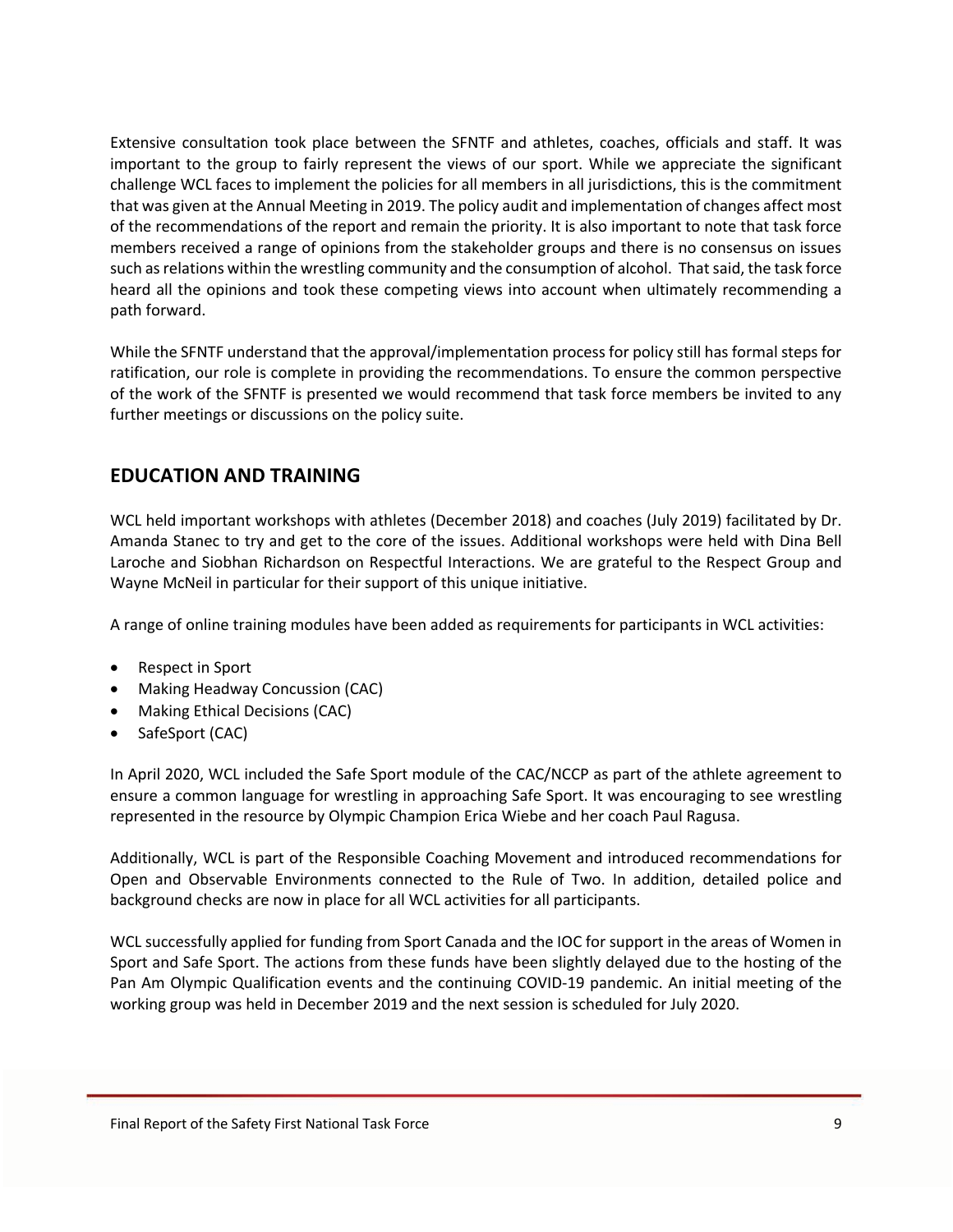A number of exciting initiatives are in the early planning stages including work on strategy and policy with the Canadian Association for the Advancement of Women in Sport and the launch of the WOW (Women of Wrestling) program with a Coaches Conference and a Wrestle Like a Girl Camp for Cadet/Junior female athletes.

### **COMPLAINTS MANAGEMENT**

There is still a lack of clarity on how Independent 3<sup>rd</sup> Party Complaints will be managed by WCL. The policy suite will have an impact on this. The SFNTF understands that WCL is currently reviewing this process and an update to the community would be most welcome.

The SFNTF highly recommends that all complaints results (Appeals, SDRCC, Complaints be published by WCL on their website to ensure transparency. The information should include the parties involved, the date the process began and the final decision.

Updates on ongoing complaints are problematic as confidentiality must be maintained throughout the process. However, the SFNTF suggests that more could be done to provide updates in terms of expected timelines, which processes are currently engaged in, etc. while still adhering to confidentiality.

#### **OTHER**

The SFNTF notes and welcomes the recent WCL request for proposal (RFP) for a Membership Database which will support the oversight of tracking policy implementation.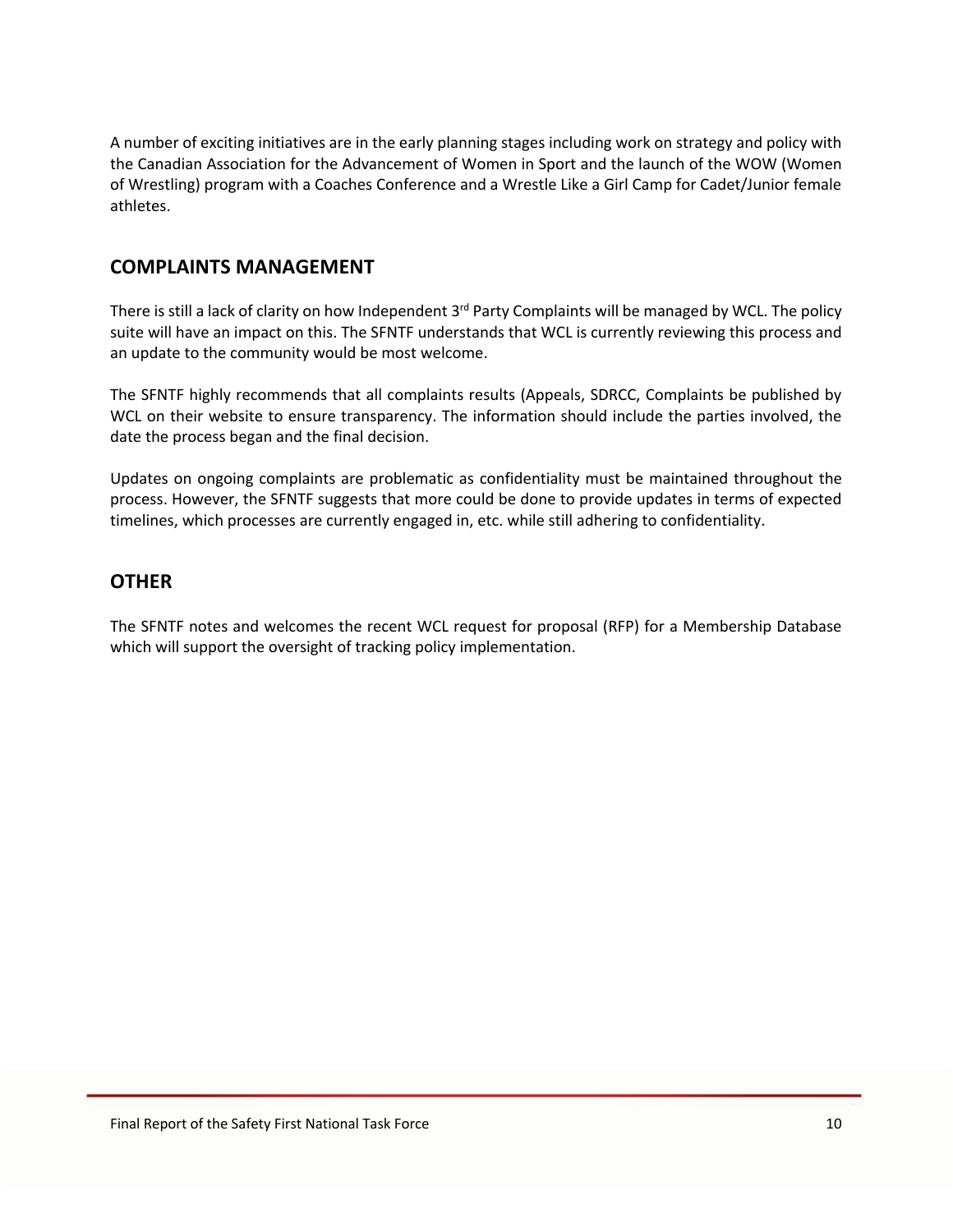## **SUMMARY OF ACTIVITIES RELATIVE TO THE REPORT**

- Green complete
- Yellow ongoing
- White no progress

Of the 52 recommendations, 15 are complete, 34 are ongoing and 3 are no progress. An additional 12 of the ongoing recommendations will be complete upon approval of the policy recommendations.

| Recommendation<br>Number | Description                                                                                                                                                                                                                                                                                               | Pillar | <b>Notes</b>                                                                                        |
|--------------------------|-----------------------------------------------------------------------------------------------------------------------------------------------------------------------------------------------------------------------------------------------------------------------------------------------------------|--------|-----------------------------------------------------------------------------------------------------|
| $\mathbf{1}$             | A prohibition on sexual relationships<br>between national team coaches and<br>athletes (p 12)                                                                                                                                                                                                             | Policy | Policy recommendations completed and<br>provided to the BOD.                                        |
| $\overline{2}$           | A prohibition on sexual relationships<br>between national team coaches and other<br>coaches (p 12)                                                                                                                                                                                                        | Policy | Policy recommendations completed and<br>provided to the BOD.                                        |
| 3                        | A prohibition on sexual relationships<br>between national team coaches and WCL<br>staff $(p 12)$                                                                                                                                                                                                          | Policy | Policy recommendations completed and<br>provided to the BOD.                                        |
| 4                        | A prohibition on sexual relationships<br>between staff and staff (p 12)                                                                                                                                                                                                                                   | Policy | Policy recommendations completed and<br>provided to the BOD.                                        |
| 5                        | A prohibition on sexual relationships<br>between staff and athletes (p 12)                                                                                                                                                                                                                                | Policy | Policy recommendations completed and<br>provided to the BOD.                                        |
| 6                        | Mandatory Vulnerable Sector Check for all<br>WCL staff and coaches (p 13)                                                                                                                                                                                                                                 | Policy | In place.                                                                                           |
| $\overline{7}$           | Mandatory Vulnerable Sector Check for all<br>provincial staff and coaches (p 13)                                                                                                                                                                                                                          | Policy | In place - review with PTSOs. New<br>membership database will support tracking<br>this information. |
| 8                        | Creation of a coach and athlete database<br>to ensure they have met the requirements<br>to be licensed, including the completion of<br>a background screen, signature of the<br>coaching Code of Conduct and the<br>identification of coaches who have<br>breached the coaching Code of Conduct (p<br>13) | Other  | Database work underway in partnership<br>with Interpodia.                                           |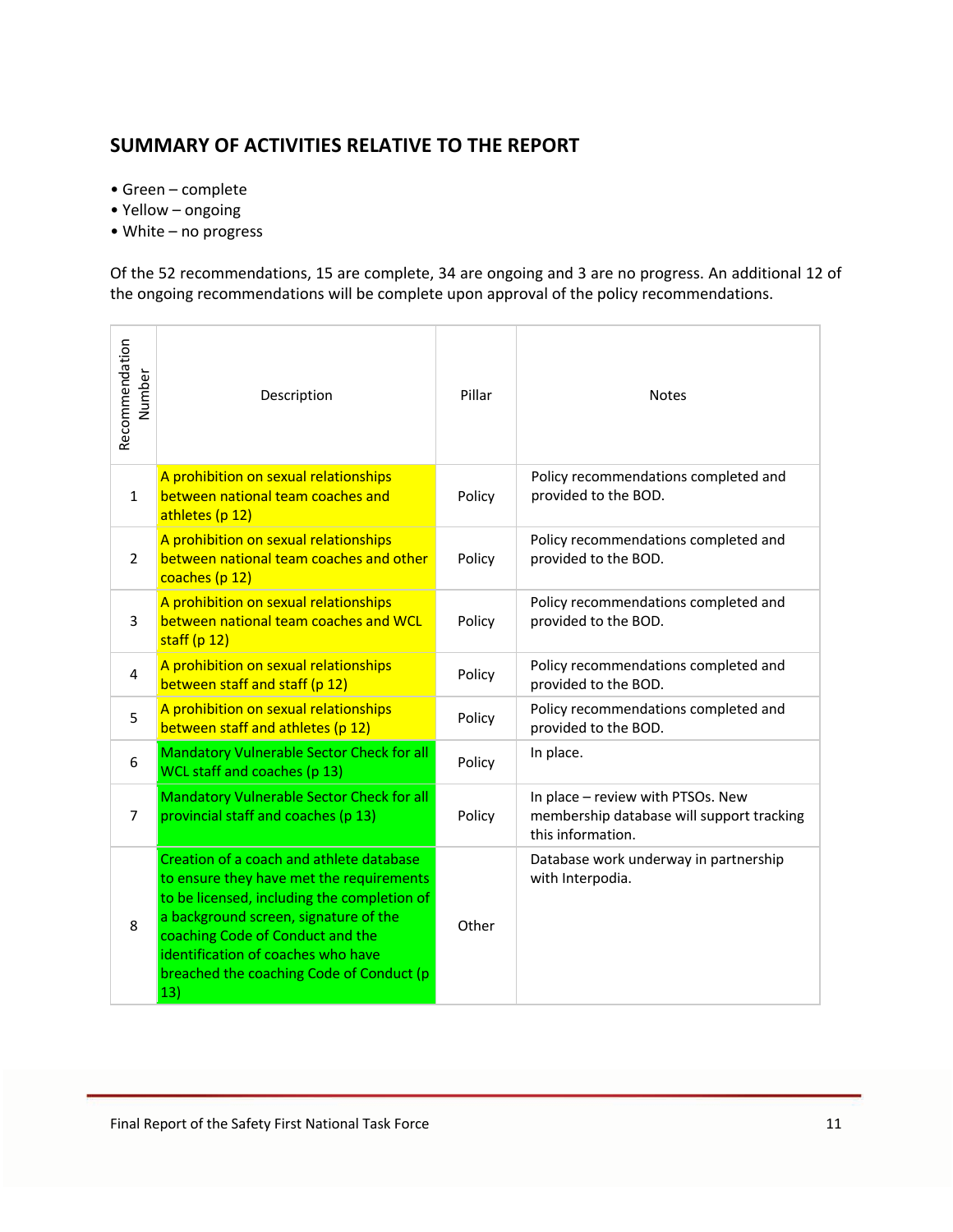| 9  | Rule of Two policy implemented for<br>athletes under eighteen (p 13)                                                                                                                                                                                                                                                                                                                                                                                                                                                                                                                                                                                                   | Policy<br>Education/<br>Training          | Policy recommendations completed and<br>provided to the BOD. WCL has guidelines on<br>Open & Observable Environments:<br>https://wrestling.ca/wp-<br>content/uploads/2020/10/Open-Observable-<br>Environments v2.pdf                                                                                  |
|----|------------------------------------------------------------------------------------------------------------------------------------------------------------------------------------------------------------------------------------------------------------------------------------------------------------------------------------------------------------------------------------------------------------------------------------------------------------------------------------------------------------------------------------------------------------------------------------------------------------------------------------------------------------------------|-------------------------------------------|-------------------------------------------------------------------------------------------------------------------------------------------------------------------------------------------------------------------------------------------------------------------------------------------------------|
| 10 | There should be an annual review of all<br>safety policies (p 13)                                                                                                                                                                                                                                                                                                                                                                                                                                                                                                                                                                                                      | Policy                                    | Ongoing process which should be<br>undertaken by the Safe Sport group.                                                                                                                                                                                                                                |
| 11 | There should be an independent review of<br>the allegations made by the two<br>anonymous parties to OTP, the Minister of<br>Sport and WCL (p 13)                                                                                                                                                                                                                                                                                                                                                                                                                                                                                                                       | Policy<br>3rd Party<br>Reporting          | Ongoing process. Recommendations that any<br>decisions from complaints, appeals, SDRCC,<br>etc. be published and communicated for<br>transparency.                                                                                                                                                    |
| 12 | <b>Mandatory training for all coaches who</b><br>participate internationally, including:<br>. How to deal with the modern athlete<br>• Coaching the female athlete (Coaching<br>males and females differently)<br>• Psychological motivation<br>. How to communicate with the modern<br>athlete<br>. How to motivate an athlete: What is the<br>difference between motivating and<br>bullying<br>• Nutrition<br>• Weight cutting<br>. Training about the ways the body and<br>mind can react to stress<br>. Training about how to spot eating<br>disorders and disordered eating<br>• Sexual harassment<br><b>• Ethics and conduct (representing</b><br>Canada) (p 19) | Policy<br>Education/<br><b>Training</b>   | Proposal to deliver Coach Education as a<br>priority to the High Performance Coaches has<br>been submitted. Aiming to build a series of<br>webinars with Coaches Council and bring this<br>together at the national conference.<br>Webinars are currently being developed with<br>relevant IST leads. |
| 13 | There should be no physical contact<br>between coaches and athletes (p 20)                                                                                                                                                                                                                                                                                                                                                                                                                                                                                                                                                                                             | Other                                     | Specific work completed with Siobhan<br>Richardson during the Canada Cup with our<br>HP Coaches and Athletes. This work will be<br>further supported by the adoption of the<br>Athlete Protection Policy.                                                                                             |
| 14 | Verbal abuse, including swearing, yelling,<br>using pejorative language (slut, lazy, fat,<br>useless) should be prohibited by the Code<br>of Conduct (p 20)                                                                                                                                                                                                                                                                                                                                                                                                                                                                                                            | Policy<br>Education/<br>Training<br>Other | Policy recommendations completed and<br>provided to the BOD.                                                                                                                                                                                                                                          |
| 15 | Coaches should not be pushing their<br>athletes physically until they vomit or are<br>on the mat in tears from exhaustion (p 20)                                                                                                                                                                                                                                                                                                                                                                                                                                                                                                                                       | Education/<br>Training<br>Other           | Universal code and policies deal with this<br>aspect, however the messaging will be<br>reinforced through coach education.                                                                                                                                                                            |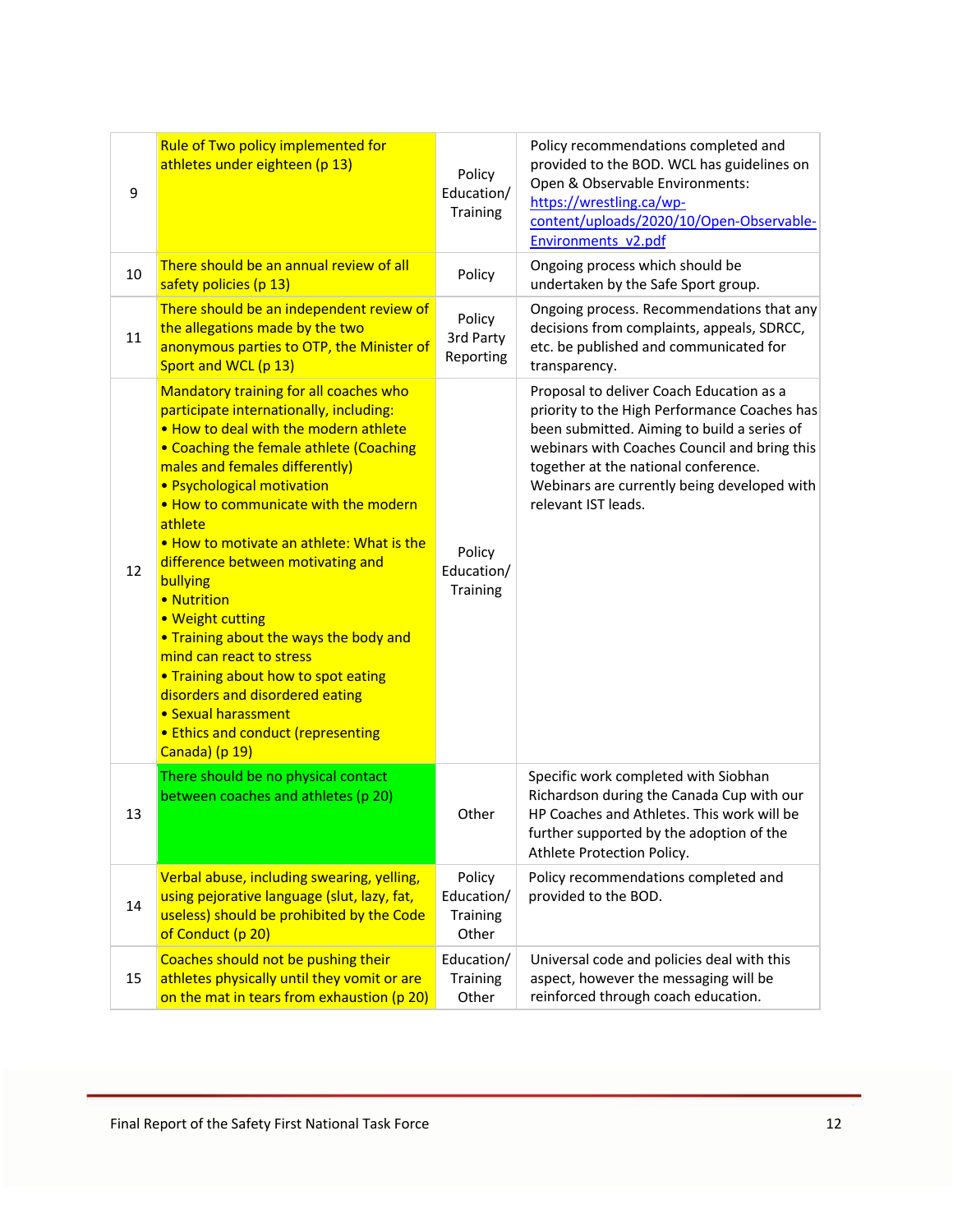| 16 | Coaches and staff need to be reminded<br>that they are there for the athletes and<br>not the other way around (p 20)                                 | Other                           | Currently in place; ongoing messaging from<br>WCL to support this.                                                                                                                                                                                                                                                 |
|----|------------------------------------------------------------------------------------------------------------------------------------------------------|---------------------------------|--------------------------------------------------------------------------------------------------------------------------------------------------------------------------------------------------------------------------------------------------------------------------------------------------------------------|
| 17 | There needs to be more opportunities for<br>new and young coaches (p 20)                                                                             | Other                           | WOW (Women of Wrestling) proposal was<br>submitted to the COC and Sport Canada.                                                                                                                                                                                                                                    |
| 18 | There needs to be the development and<br>promotion of more women coaches (p 20)                                                                      | Other                           | The proposal was approved and actions<br>will focus on creating opportunities for<br>more women in wrestling, including young<br>coaches. The coaching conference will also<br>target emerging young coaches.                                                                                                      |
| 19 | Protocol around contacting athletes (p 20)                                                                                                           | Education/<br>Training<br>Other | Policy recommendations completed and<br>provided to the BOD.                                                                                                                                                                                                                                                       |
| 20 | Discontinue the practice of "Birthday<br>Beats" (p 20)                                                                                               | Other                           | This has never been a practice of WCL,<br>however, this will be emphasized in training<br>and education.                                                                                                                                                                                                           |
| 21 | Prohibit drinking between coaches and<br>athletes (p 22)                                                                                             | Policy                          | Policy recommendations completed and<br>provided to the BOD.                                                                                                                                                                                                                                                       |
| 22 | Develop a policy concerning alcohol<br>consumption (p 22)                                                                                            | Policy                          | Policy recommendations completed and<br>provided to the BOD.                                                                                                                                                                                                                                                       |
| 23 | Develop a policy on cannabis for coaches<br>and staff members (p 23)                                                                                 | Policy                          | Policy recommendations completed and<br>provided to the BOD.                                                                                                                                                                                                                                                       |
| 24 | There should be mandatory education for<br>all coaches and athletes around<br>concussions (p 25)                                                     | Education/<br>Training          | Making Headway in Sport concussion<br>education in place for coaches, and medical<br>staff. Athletes are provided information and<br>education via information sheets from<br>Parachute Canada as part of their athlete<br>agreement. WCL committed to hosting a<br>webinar on this topic in fall 2020.            |
| 25 | If an athlete is funded by WCL then they<br>should use WCL's medical treatment for<br>concussions and other major injuries (p<br>25)                 | Education/<br><b>Training</b>   | Athlete Handbook and Athlete Agreements<br>state this but it will be communicated more<br>overtly to the groups concerned.                                                                                                                                                                                         |
| 26 | There needs to be a formalized written<br>medical clearance before an athlete can go<br>back to practice or competition (p 25)                       | Other                           | WCL is currently developing the Physical<br>Preparedness Exam (PPE) policy for athletes<br>to ensure athletes are competition ready or<br>receiving the necessary treatment.                                                                                                                                       |
| 27 | It should be mandatory that coaches<br>receive training on healthy eating, dieting,<br>weight loss, disordered eating and eating<br>disorders (p 27) | Education/<br>Training          | Proposal to deliver Coach Education as a<br>priority to the High Performance Coaches<br>has been submitted. Aiming to build a<br>series of webinars with Coaches Council and<br>bring this together at the national coaching<br>conference. Webinars are currently being<br>developed with our relevant IST Leads. |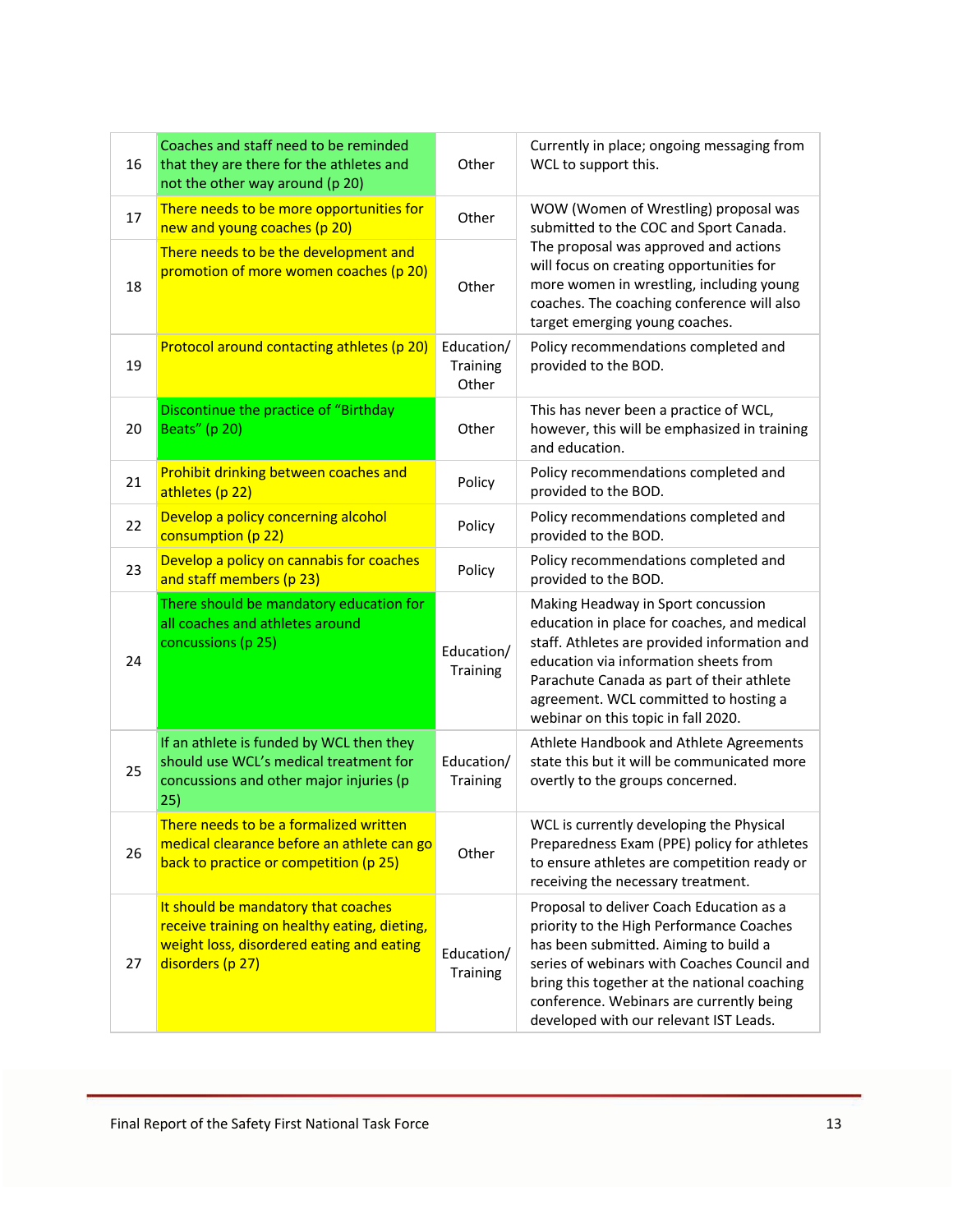| 28 | Athletes need to be given more resources<br>for healthy eating (p 27)                                                           | Education/<br><b>Training</b> | Resources available on the WCL Athlete<br>Private Page. Will work on a webinar with<br>Athlete Council on this as well as IST Lead                                                                                                                                                      |
|----|---------------------------------------------------------------------------------------------------------------------------------|-------------------------------|-----------------------------------------------------------------------------------------------------------------------------------------------------------------------------------------------------------------------------------------------------------------------------------------|
| 29 | The nutritionist needs to be doing more to<br>work with the athletes outside of Calgary<br>(p 27)                               | Education/<br><b>Training</b> | The nutritionist is the national lead and<br>works with local nutritionists to provide this<br>support regularly. During the Gold Medal<br>Profile Camps, athletes get regular sessions<br>and access to Kelly Drager (December in<br>Vancouver, July in Calgary, October in<br>Japan). |
| 30 | Develop and promote a national initiative<br>that promotes healthy attitudes towards<br>food $(p 27)$                           | Education/<br><b>Training</b> | Currently developing with IST lead for the<br>Coaches Conference.                                                                                                                                                                                                                       |
| 31 | It should be added into the Code of<br>Conduct that coaches should not be asking<br>athletes to cut weight (p 27)               | Other                         | Policy recommendations completed and<br>provided to the BOD.                                                                                                                                                                                                                            |
| 32 | Coaches should be given mandatory<br>training on coaching the female athlete (p<br>29)                                          | Education/<br><b>Training</b> | Ongoing. Recommendation the IOC resources<br>in the short-term.                                                                                                                                                                                                                         |
| 33 | There needs to be the development and<br>promotion of more women coaches (p 29)                                                 | Other                         | WOW Proposal approved - actions to follow.                                                                                                                                                                                                                                              |
| 34 | WCL should conduct a study of how<br>women's monthly cycles impact their<br>weight and weight class (p 29)                      | Education/<br><b>Training</b> | This is already in existence and was<br>delivered to our HP Coaches previously.<br>Going forward, it will form part of the<br>Coach Education resources.                                                                                                                                |
| 35 | Coaches should be given access to<br>childcare (p 29)                                                                           | Other                         | Currently available.                                                                                                                                                                                                                                                                    |
| 36 | <b>Clarify Job Positions Among WCL Staff (p</b><br>32)                                                                          | Other                         | HP Unit Restructure completed. Updates<br>provided in Athlete Handbook and via<br>webinar.                                                                                                                                                                                              |
| 37 | <b>Have a More Professional Board of</b><br><b>Directors Composed and Increased Gender</b><br>Parity Among Board Members (p 32) | Other                         | BOD task. May also be supported by WOW<br>initiative.<br>Bylaws reflect language around gender<br>parity.                                                                                                                                                                               |
| 38 | Bring in more women to serve on the<br><b>Board of Directors (p 33)</b>                                                         | Other                         | BOD task. May also be supported by WOW<br>initiative.<br>Bylaws reflect language around gender<br>parity.                                                                                                                                                                               |
| 39 | Develop a Database of Athletes and<br>Coaches (p 33)                                                                            | Other                         | Linked to the membership database.                                                                                                                                                                                                                                                      |
| 40 | Create a harassment policy (p 33)                                                                                               | Policy                        | Policy recommendations completed and<br>provided to the BOD.                                                                                                                                                                                                                            |